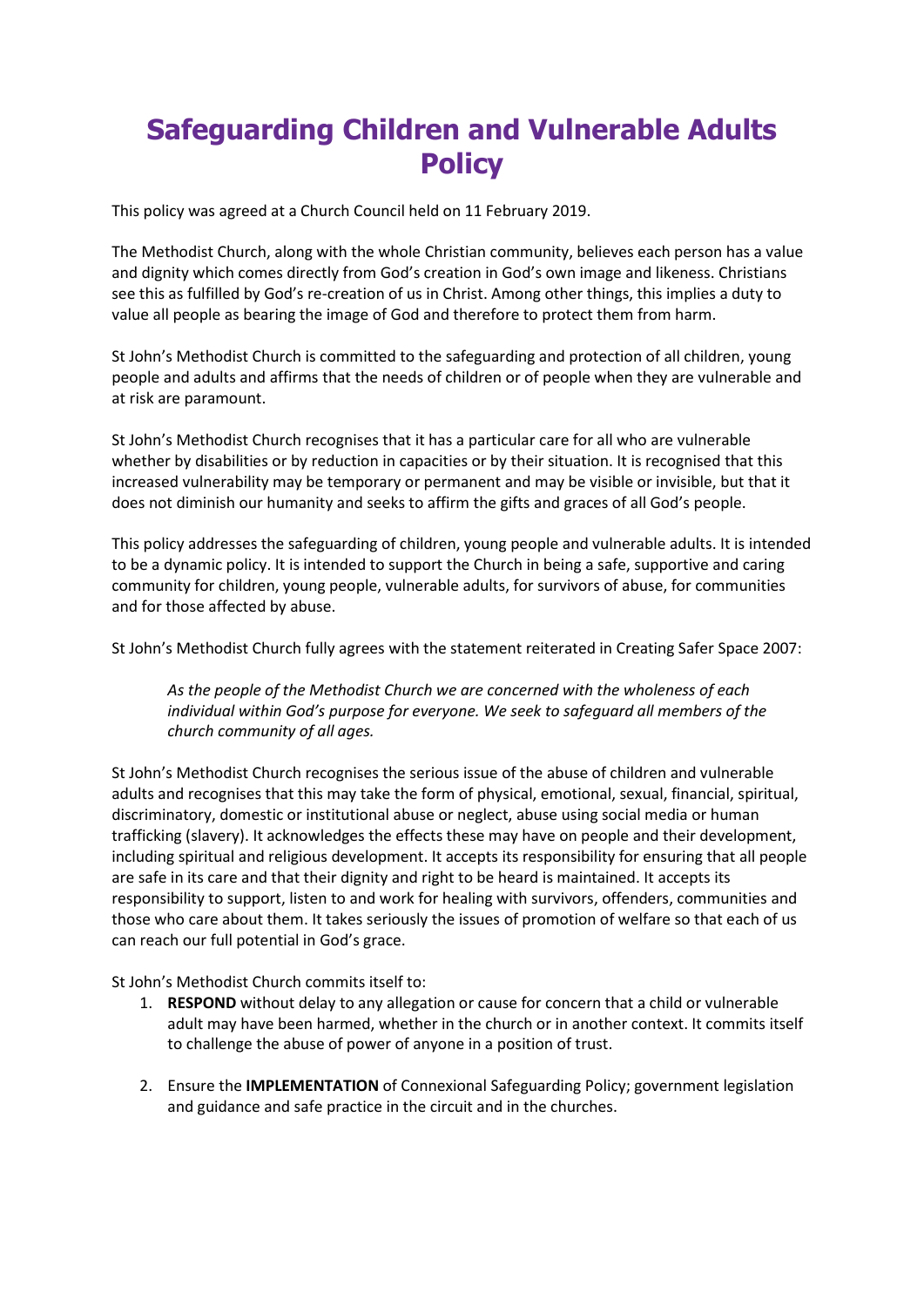- 3. The PROVISION of support, advice and training for lay and ordained people that will ensure people are clear and confident about their roles and responsibilities in safeguarding and promoting the welfare of children and adults who may be vulnerable.
- 4. AFFIRM and give thanks for those who work with children and vulnerable adults and also acknowledge the shared responsibility of all of us for safeguarding vulnerable adults who are on our premises.

St John's Methodist Church appoints steve Matthews as Church Safeguarding Officer (Children and Adults) and supports him in his role, which is to:

i) support and advise the minister and the stewards in fulfilling their roles

ii) provide a point of reference to advise on safeguarding issues

iii) liaise with circuit and district safeguarding officers

iv) promote safeguarding best practice within the local church with the support of circuit ministers

v) ensure proper records are kept of all incidents/concerns according to Methodist policy and practice (see Safeguarding Records: Joint Practice Guidance for the Church of England and the Methodist Church - Updated Jan 2015)

vi) ensure that all safeguarding training which is required is undertaken by those in post and appropriate records kept and made available

vii) attend training and meetings organised to support the role

viii) oversee safeguarding throughout the whole life of the church (eg lettings, groups, property etc)

ix) report to the Church Council annually

x) ensure the church completes a yearly audit/monitoring on safeguarding confirming that policies are in place for the church and all groups and lettings in the church and that these have been annually reviewed

xi) ensure the church completes a risk assessment on each area of activity in the church; that this is stored and reviewed at least annually, and that it is readily available on request xii) ensure that the church recruits safely for all posts

xiii) ensure that the church has a safeguarding noticeboard with a copy of the current, signed safeguarding policy, contact numbers for local and national helplines and other suitable information.

# Purpose

The purposes of this Safeguarding Policy are to ensure procedures are in place and people are clear about roles and responsibilities for children, young people and vulnerable adults in our care and using our premises. It is to be read in conjunction with the Safeguarding Policy, Procedures and Guidance for the Methodist Church (2018).

## Good practice

We believe that good practice means:

i) All people are treated with respect and dignity

ii) Those who act on behalf of the Church should not meet or work alone with a child or vulnerable adult where the activity cannot be seen unless this is necessary for pastoral reasons, in which case a written note of this will be made and kept noting date, time and place of visit iii) The church premises will be assessed by the Church Safeguarding Officer with the Property Steward and/or their representatives at least annually for safety for children and vulnerable adults and the risk assessment report will be given annually to the Church Council in written form. This will include fire safety procedures. The Church Council will consider the extent to which the premises and equipment are suitable or should be made more suitable.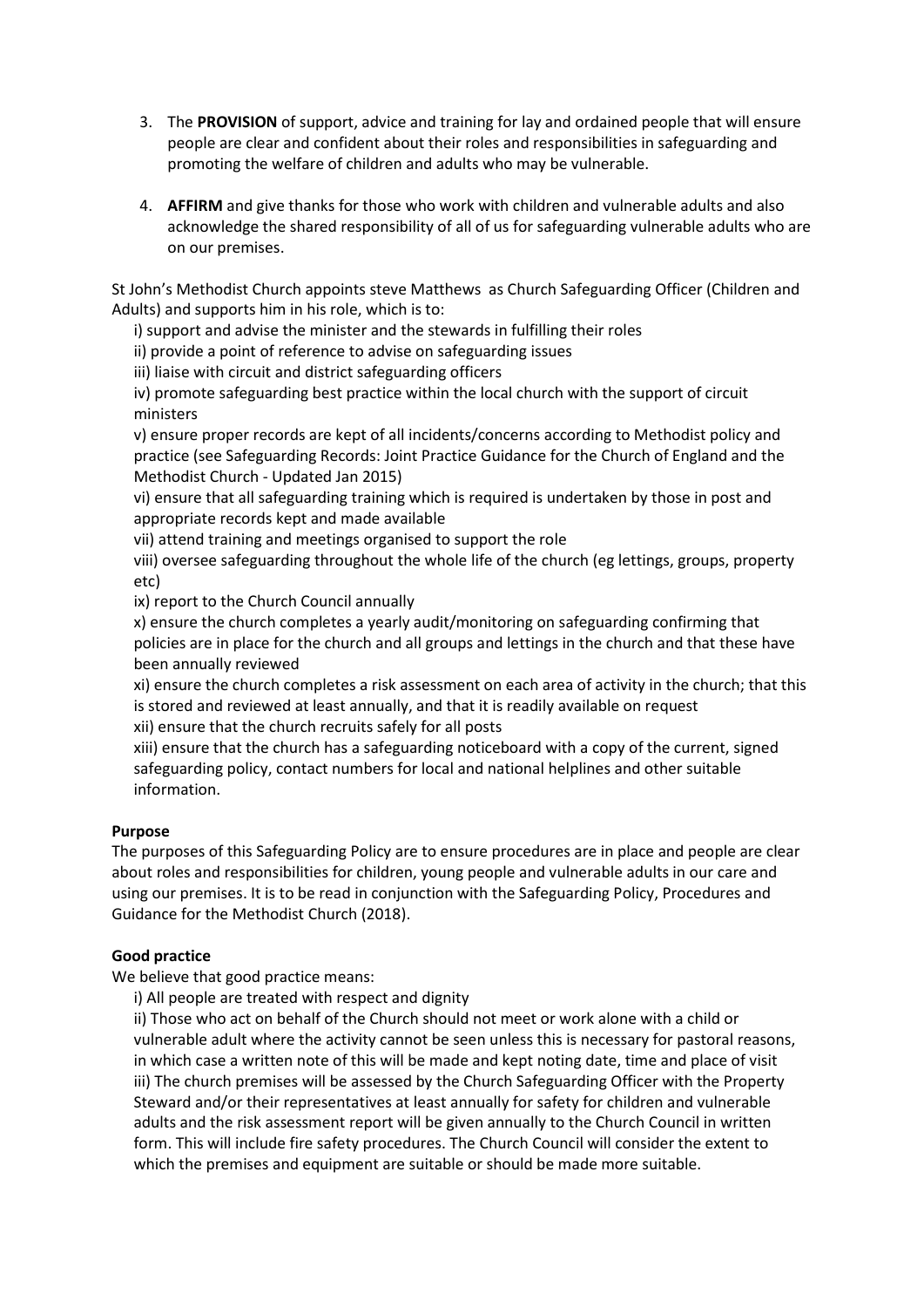iv) Any church-organised transport of children or vulnerable adults will be checked to ensure the vehicle is suitable and insured and that the driver and escort are appropriate. An agreed record to be kept in the church file for each driver/car

v) Promotion of safeguarding is recognised to include undertaking those tasks which enable all God's people to reach their full potential. The Church Council will actively consider the extent to which it is succeeding in this area.

These things are to safeguard those working with children, young people and those adults who may be vulnerable.

## Appointment and training of workers

Workers will be appointed after a satisfactory DBS disclosure and following safer recruitment procedures of the Methodist Church. Each worker will have an identified supervisor who will meet at regular intervals with the worker. A record of these meetings will be agreed and signed and the record kept. Each worker will be expected to undergo basic safeguarding training, within the first 6 months of appointment. The other training needs of each worker will be considered.

#### Pastoral visitors

In terms of safeguarding, Pastoral Visitors will be supported in their role with the provision of basic safeguarding training upon appointment.

#### Guidelines for working with children, young people and vulnerable adults

 A leaflet outlining good practice and systems will be produced and given to everyone who works with children, young people and vulnerable adults. This leaflet will be reviewed annually. We will use the Quick Reference Guide for those working within the Methodist Church.

## Ecumenical events

Where ecumenical events happen on church premises, safeguarding is the responsibility of this Church Council.

## Events with church groups off the premises

Adequate staffing, a risk assessment and notification of the event to be given to the church safeguarding officer PRIOR to the agreement for any event or off site activity. Notification of the event will be given to the Church Council Secretary.

If the activity is unusual or considered to be high risk the Church Safeguarding Officer will contact the Circuit Safeguarding Officer in order that it can be ratified or any queries raised.

#### Other groups on church premises

 Where the building is hired for outside use, the person signing the letting agreement will be given a copy of the church safeguarding policy and the appropriate leaflet. The Lettings Secretary will consider the various users of the building in making lettings. All lettings will be notified to the Church Safeguarding Officer who will keep the records and take advice as appropriate from both the District Safeguarding Officer and Circuit Safeguarding Officer.

#### Complaints procedure

It is hoped that complaints can generally be dealt with internally by the organisation. However, if the complaint is of a safeguarding nature, relating to possible abuse of children or vulnerable adults, then it is very important that the District Safeguarding Officer is consulted as statutory services may need to be informed. A complaint may be made to a person who will be appointed by the Church Council and who is currently Steve Matthews.